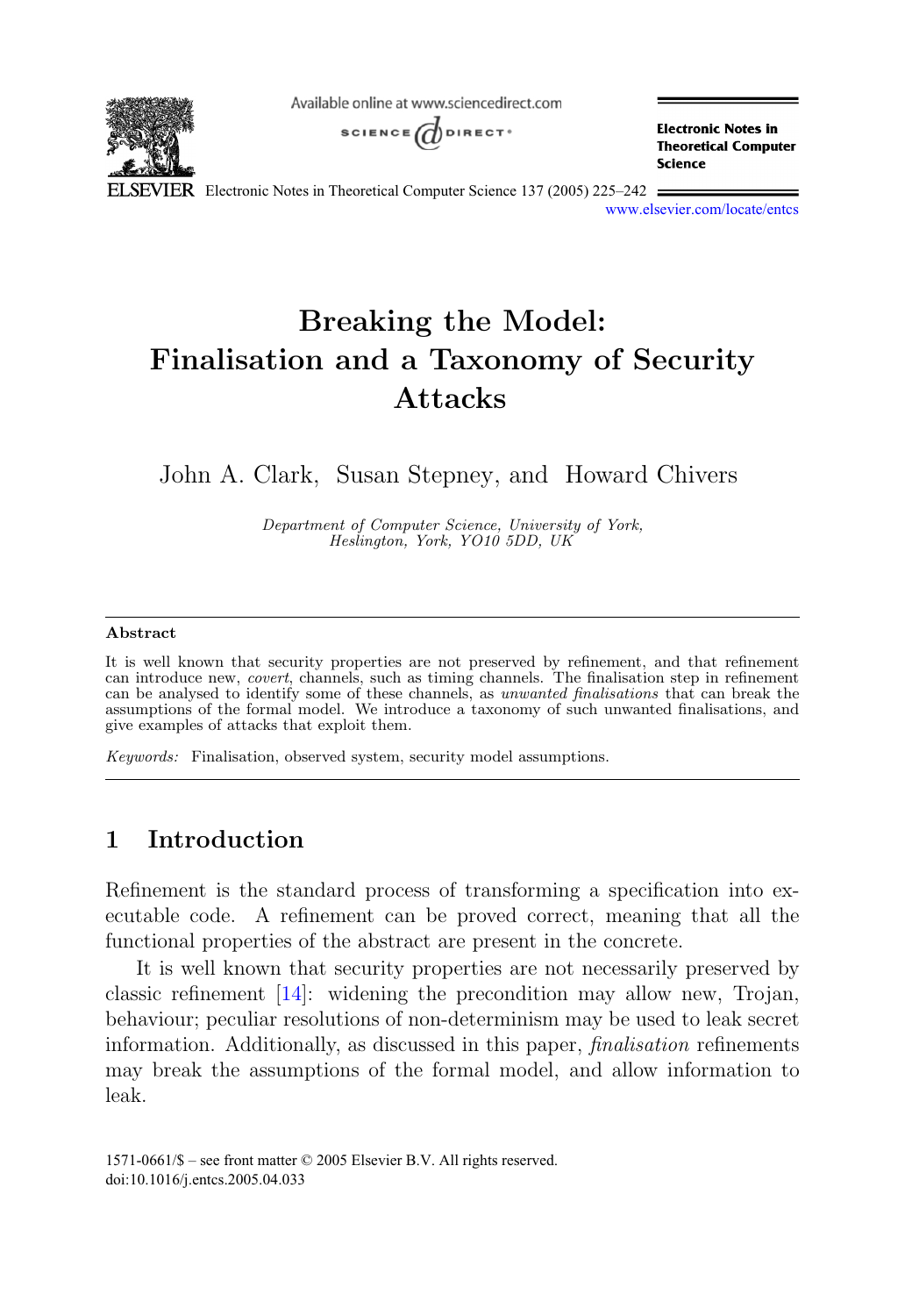

Fig. 2. A simulation, used to prove refinement

## **2 Finalisation and refinement**

#### *2.1 The relational model of refinement*

The relational model of refinement is cast in terms of a many-many relation between an initial and final global state. Refinement is a relationship between an abstract program expressed in some abstract world that captures this initial-to-final relation, and an equivalent concrete program expressed in the concrete world  $[11]$ . See figure 1.

In this relational model of refinement, the refinement relationship that must hold between the two programs reduces to the subset relation between the two global to global relations (whilst maintaining totality, so the empty program is not a refinement). That is, it is a resolution of non-determinism, coupled with a change of data representation.

The existence of the subset relation is difficult to prove, being expressed over general sequences of operations, so a (forward or backward) *simulation* is introduced, reducing the global proof obligation to three simpler ones: an initialisation, a finalisation, and one for a single operation only (figure 2).

#### *2.2 Finalisation and observability*

The last part of the process, moving from the program world (be it abstract or concrete) to the global world, is called *finalisation*. The finalisation step defines what properties of the implementation world are *observable*. Only the global world is observable in the original specification relation. (Anything not observable in the program world is there merely for implementation convenience.)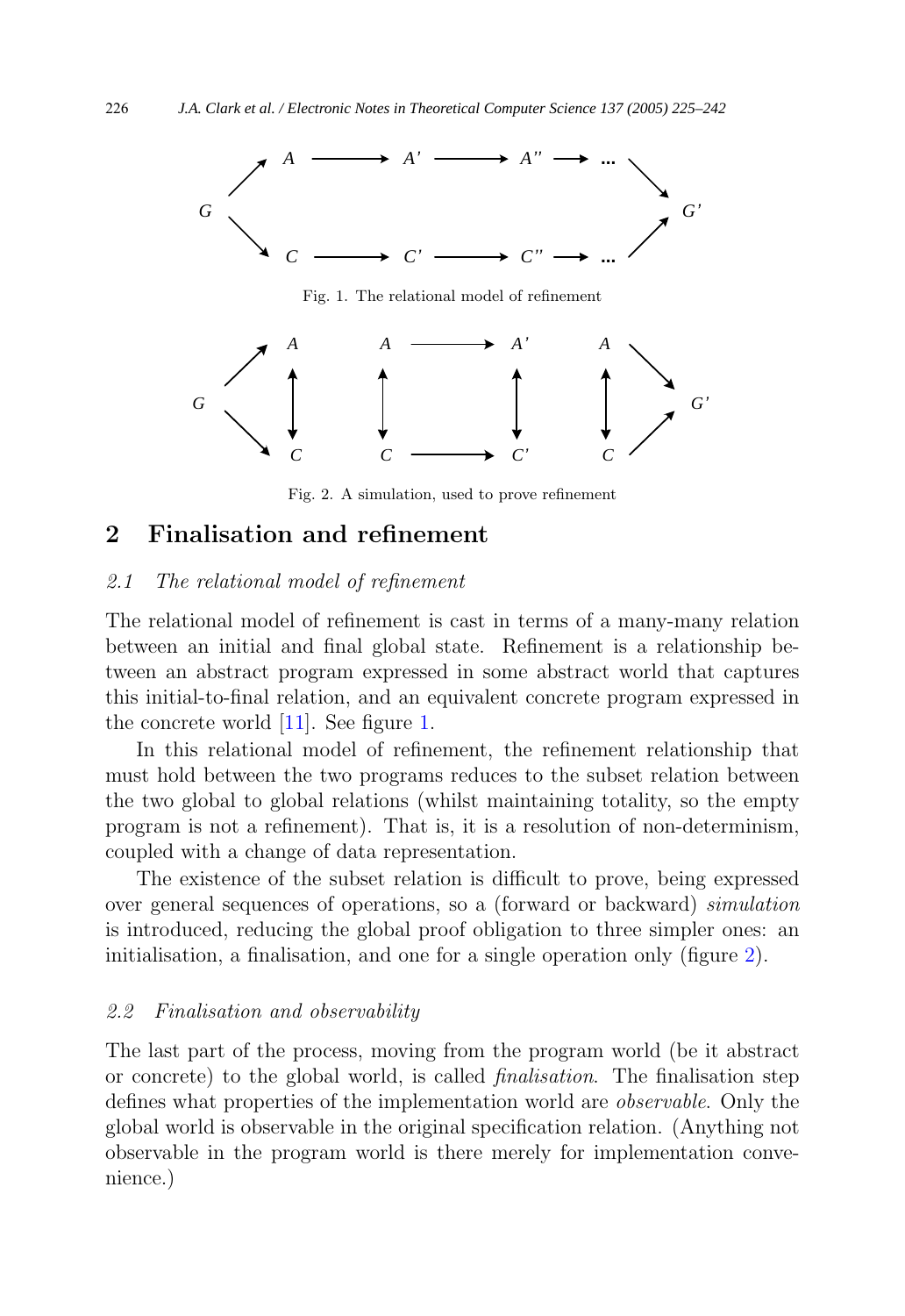In a specification language like  $Z$  [\[24\]](#page-17-0) [\[3\]](#page-16-0), this simple relational model is given additional structure so that parts of the relational state can be used to model internal Z state, inputs, and outputs. Also, Z operations can be partial relations. The refinement proof obligations become correspondingly more complicated [\[24\]](#page-17-0), primarily by the introduction of an applicability (precondition) law to handle partial relations.

The traditional Z refinement rules in [\[24\]](#page-17-0) make certain simplifying assumptions [\[27\]](#page-17-0) [\[25\]](#page-17-0), leading to certain restrictions. In particular, the rules do not permit any refinement of the inputs or outputs, or any observation of state except by inputs and outputs. (Technically, nothing at all is observed until the finalisation step, at the end of the computation. But yet another simplifying assumption, about the way the outputs are embedded in the relational world, allows the sequence of *independent* outputs to be observed incrementally, as each one happens, since nothing that occurs subsequently can change them.)

Under these assumptions, and for forward simulations [\[24\]](#page-17-0), the finalisation step reduces to the identity transformation on the outputs (the program outputs and the global world outputs are always identical, at both the abstract and concrete levels), and the null function on the internal state (no internal state is observable). Hence there is no explicit finalisation proof obligation in the classic Z refinement rule [\[24\]](#page-17-0).

When these simplifying assumptions are relaxed, however, more general refinements are possible. For example, consider an abstract program that has an operation that outputs a set, where the corresponding concrete operation outputs a sequence. If the finalisation step for the abstract model is the identity function (the set is observed), then the corresponding finalisation step for the concrete program extracts the range of the sequence (collapsing the sequence to the observed set).

In the refinement process, the most abstract model usually has an identity output finalisation (if it models the outputs in the most abstract way, that of the global model). But in a series of stepwise refinements, the concrete model in one step becomes the abstract model in the next, and so both models can soon have non-trivial finalisations.

The more general refinement rules in [\[25\]](#page-17-0) provide the proof obligations for output refinement. There is an explicit finalisation proof obligation, and a need for a retrieve relation between abstract and concrete outputs.

#### *2.3 Finalisation glasses*

An intuitive explanation of the meaning of finalisation is as follows. Finalising the state can be thought of as "breaking open the device" and observing its state, through "finalisation glasses" (or finalisation spectacles). Finalising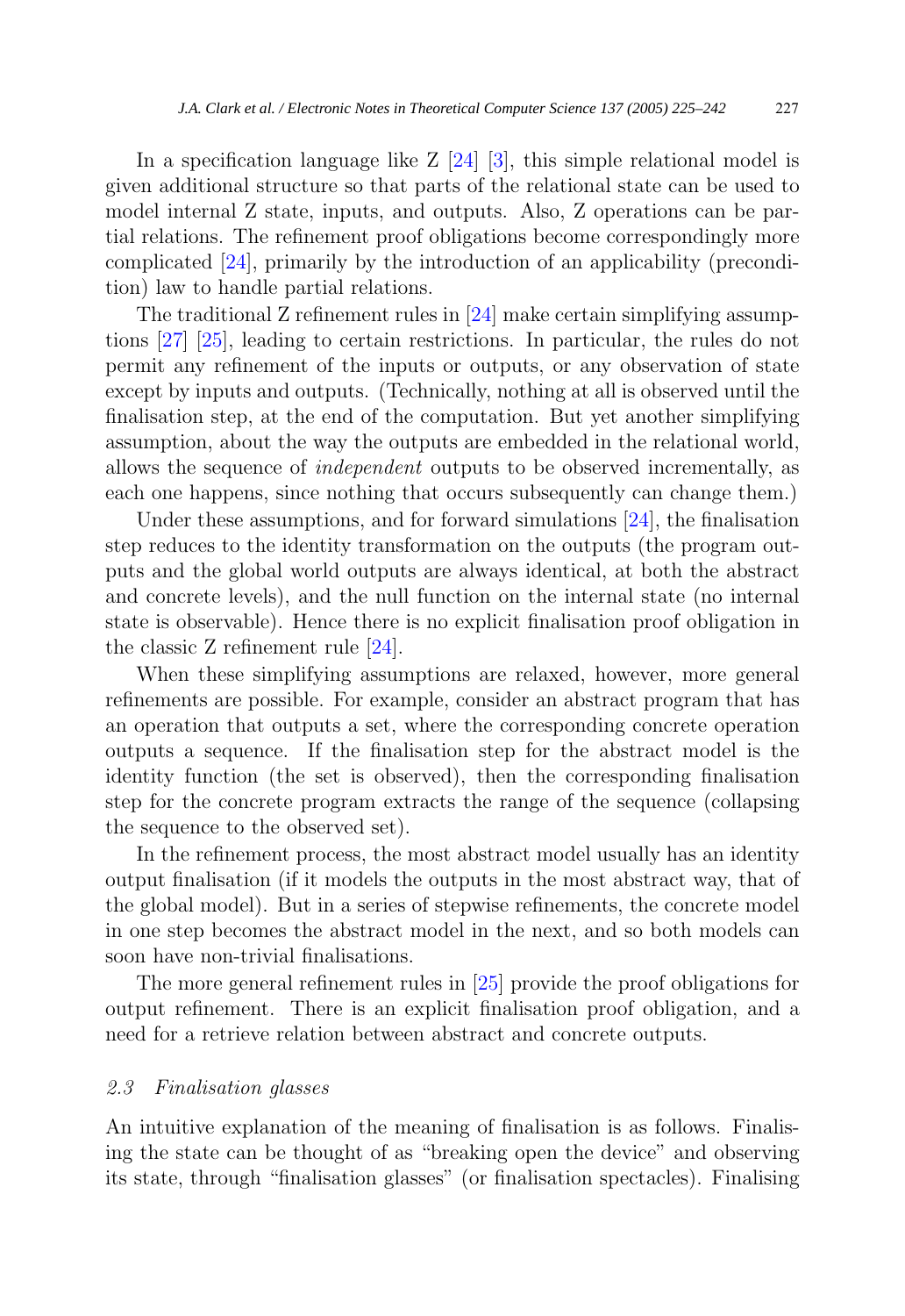

Fig. 3. Generalised  $m:n$  simulation

the outputs can be thought of observing the outputs, through "finalisation glasses". These finalisation glasses transform the raw program values into the corresponding global specification values. In the earlier example, they transform the concrete sequence into the global set. (As they transform mundane brickwork into the Emerald City [\[4\]](#page-16-0).)

Finalisation solves the old paradox of why the clock that is 5 minutes slow (hence never right) is better than the stopped clock (right twice a day). The first clock has a simple finalisation that can be applied to it: add five minutes to the displayed time. The second has no finalisation that produces a useful result (without recourse to a second clock).

#### *2.4 Other models*

#### *2.4.1 Schellhorn's Generalised forward simulation, and breaking atomicity*

Generalised forward simulation  $[22]$  allows arbitrary m:n diagrams between abstract and concrete operations (figure 3), rather than the 1:1 diagrams assumed above, with no requirement for the simulation to hold part way through. So it is possible to have a single, atomic abstract operation refined by a compound sequence of concrete operations.

In the 1:1 relational model it is possible to finalise at any point. For a correct refinement in the  $m:n$  model, finalising part way through the sequence of concrete operations (for example, by removing power from the device so that it cannot continue functioning) should result in a state that corresponds to no abstract change. However, we can also use this model to investigate the consequences of breaking of the atomicity assumption.

#### *2.4.2 CSP refinement*

CSP  $[12]$   $[20]$  has a rather different model of computation, in that there is no explicit finalisation step, no finite end point to the computation: processes can continue engaging in events without limit. But refinement in CSP is still dictated by what one chooses to observe.

In the simplest case, of *traces refinement*, the chosen observations are just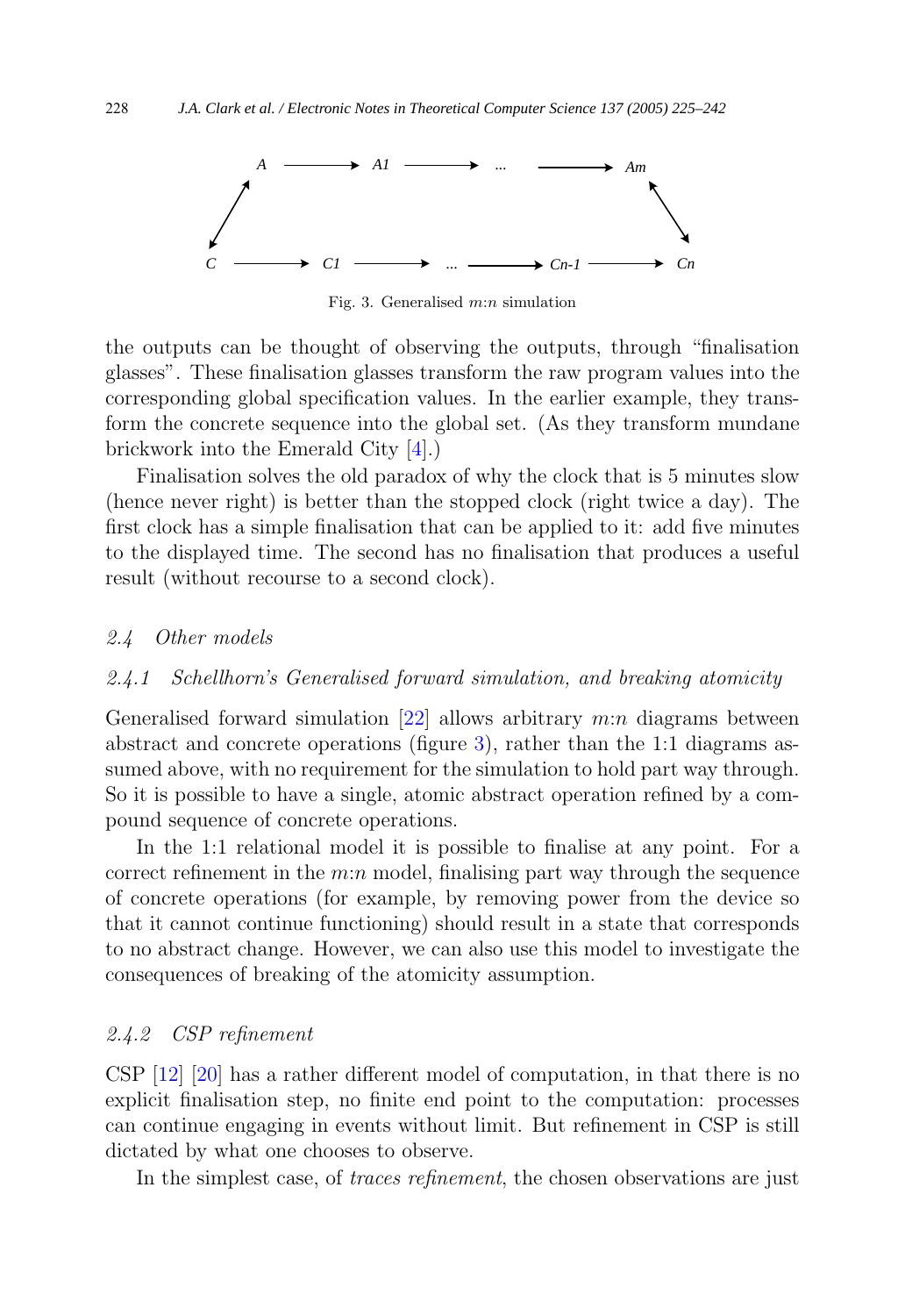the traces of events, and the refinement condition reduces to subsets of traces, giving behaviour-equivalent processes. More sophisticated observations can be made, each restricting the set of concrete processes that are allowed as valid refinements of the abstract. So *failures refinement* additionally gives deadlock-equivalent processes. *Failures-divergences refinement* additionally gives livelock-equivalent processes. In all these cases, the processes must have the same alphabets, so there is no input/output refinement.  $\left( \begin{bmatrix} 8 \end{bmatrix} \right)$  augments a relational state model with an observed component that records these more sophisticated observations, allowing these form of process refinement to be incorporated into the relational model.) There are more yet more sophisticated observations possible, for example, including timing [\[19\]](#page-17-0) or fairness [\[17\]](#page-16-0).

In all these cases, however, the key thing is that the process is defined by what we chose to *observe*. The fact of whether a system is a refinement of another depends solely on those observations. So the arguments we make in the rest of the paper also apply to CSP-style refinements.

## **3 Unwanted finalisations in practice**

#### *3.1 Unwanted finalisations as covert channels*

The specification defines what is intended to be observable about the system, and what is not. Parts of the system may be intended to be unobservable, often for security reasons (for example, a secret cryptographic key). The specifier captures this property in terms of a finalisation.

Once the refinement model constraints have been relaxed to include nontrivial finalisations, it becomes easier to see how certain covert channels arise. It may be possible to apply finalisations other than the intended one, in order to observe different information. Such finalisations may not provide formal refinements of the original models, but are important because they may be performable in practice.

In the sequence/set example, what if you take off your finalisation glasses, and observe the raw values actually output? You see the concrete sequence, which has more information, because it orders its elements. If you can use that order to deduce something about the internals of the system that are supposed to be secret, you have observed a *covert channel*. You have performed an *unwanted finalisation* (unwanted by the system owners, that is).

#### *3.2 The maximal identity finalisation, and the Real World*

The identity finalisation (no finalisation glasses) enables the most data to be seen, within the modelling assumptions. By the time a very concrete level of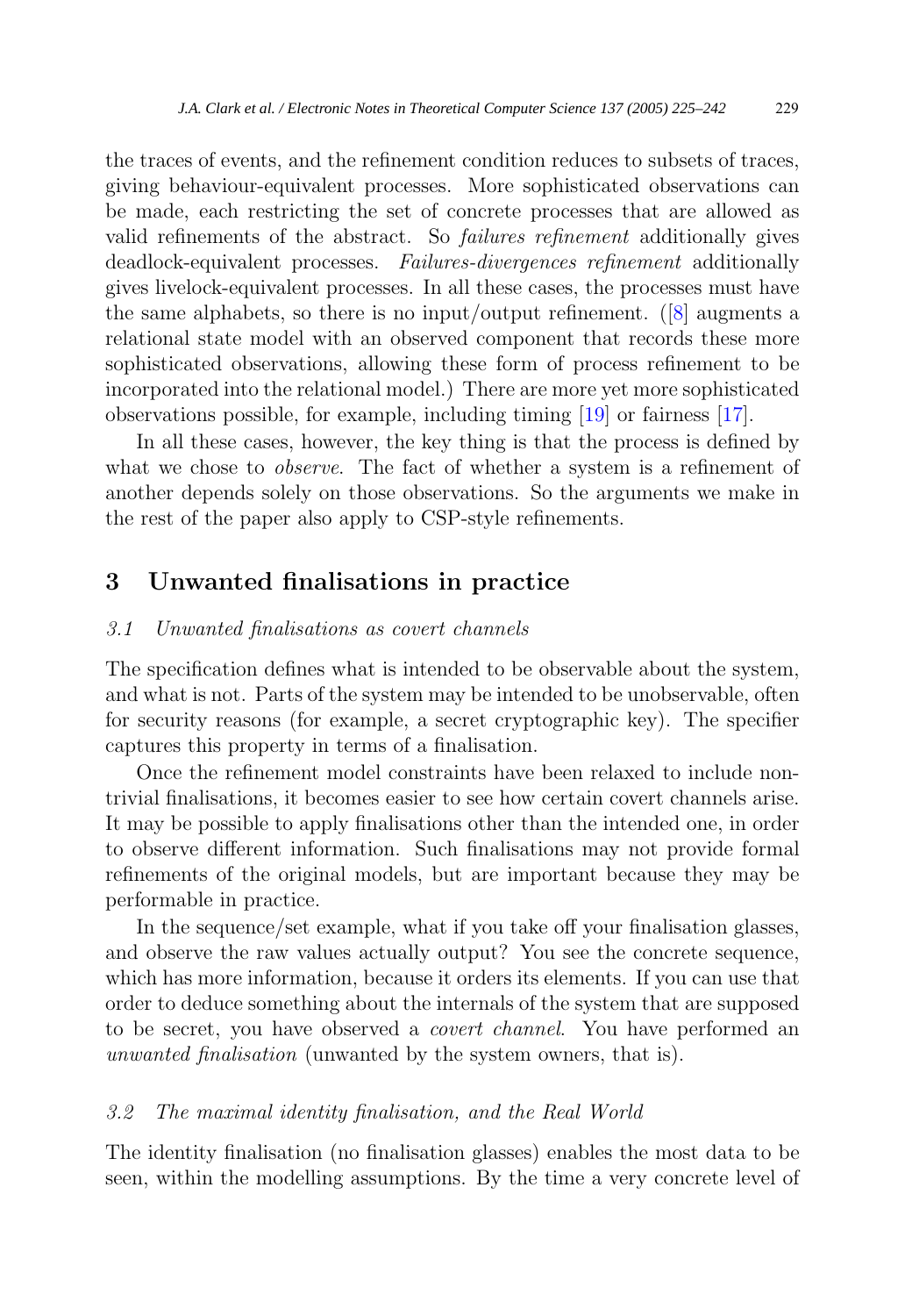model (or physical implementation) has been reached, there may be a remarkable amount of data visible to other finalisations: not simply a bit-stream, but also real world information outside the formal model, such as timing information, or power consumption. Also, the actual finalisations possible depend on the details of the implementation technology chosen.

Note that the maximal identity finalisation result is the case only for classical computation. Quantum finalisations are not composable: there is no such thing as the maximal identity finalisation. The observation "collapses the wavefunction", rendering complementary variables no longer observable; a different observation might have given different information, and so have allowed different inferences.

#### *3.3 Variation in what you see*

One might say, so do not allow output refinement, do not allow non-trivial finalisations. Yet an actual computing device does not output a set of abstract values in some timeless domain; it outputs electrical signals over time. Refusing to allow output refinement requires either polluting the abstract model using concepts at the level of electrical signals, or fudging the issue by implementing the refinement outside the mathematical analysis.

So, many covert channels can be considered as unwanted finalisations, as being able to observe more in the implementation than is specified at the most abstract level. This realisation can be used to help analyse covert channels, and to prevent them. In the end, it is *observations* that cause breaches of security. Information that affects no agent cannot cause any harm. *Finalisation* formalises the notion of observation by external agents interacting with the system. The adoption of various observation strategies can, therefore, be viewed (modelled) as *applying finalisations*.

Arguing about the security of modern systems grows increasingly hard, and there have been numerous surprises over the past decade in particular (timing attacks [\[15\]](#page-16-0), power attacks [\[16\]](#page-16-0), etc). Systematic analysis is needed. We provide a simple taxonomy, motivated by the formal refinement models presented earlier.

# **4 A taxonomy of unwanted finalisations**

With any system there is an obvious finalisation: that intended by the specifier. This may give sufficient security (or it may not). It is, however, a choice, and comes with its own assumptions about the system and its context. Considering other choices of system elements and context provides an interesting and informative means of highlighting possible unwanted analyses.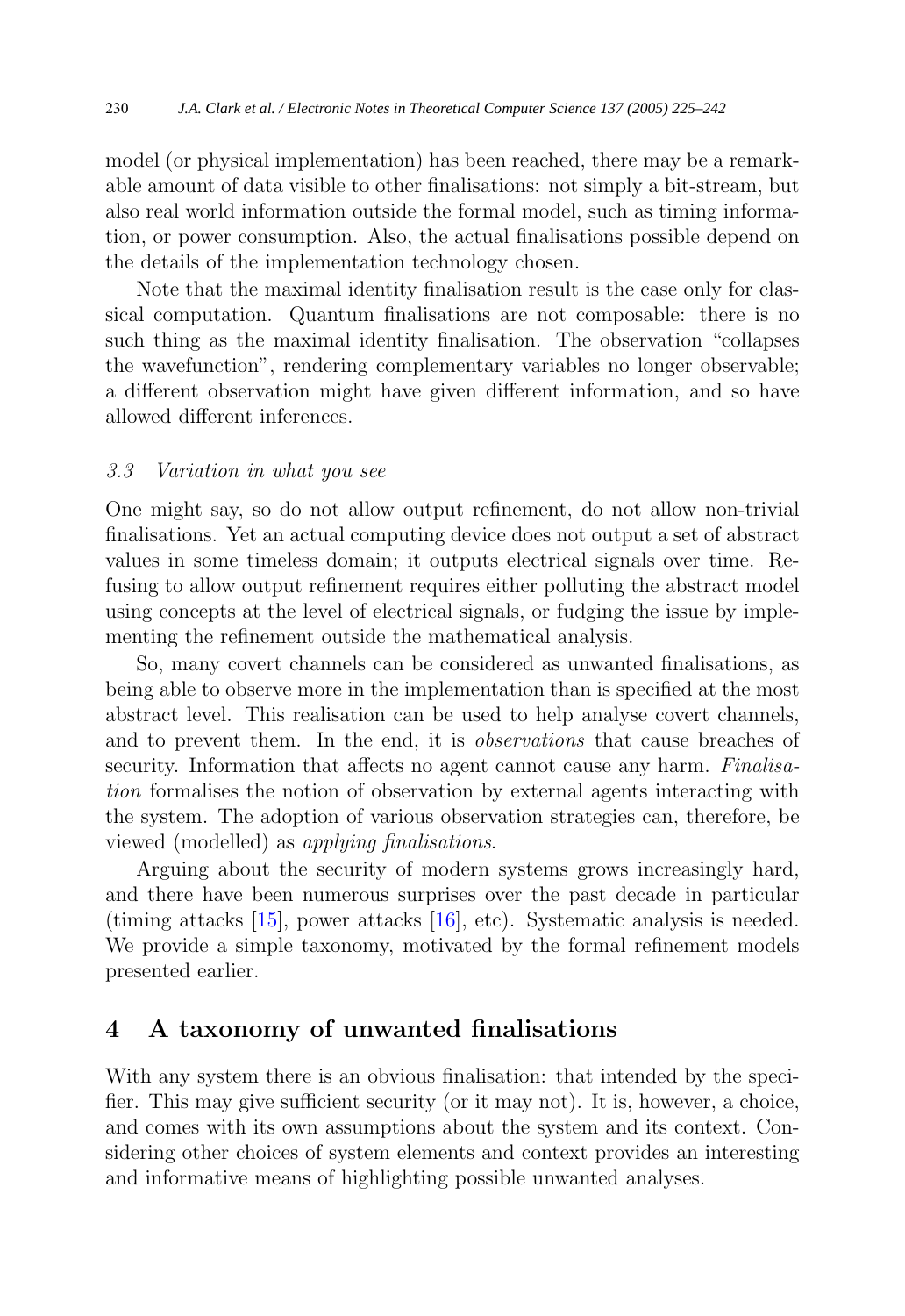#### *4.1 Varying the "finalisation glasses"*

The **intended** observation is with the intended finalisation glasses (for example, the discrete values produced by a crypto-algorithm). We can consider the intended finalisation to correspond to the identity applied to the outputs of the most abstract specification. **Unintended** observations vary the finalisation glasses, and can observe discrete properties (for example, page faults, interrupts, i/o buffers), or analogue properties (for example, power, timing, RF).

The intended observations may be **direct**, of outputs from single abstract operations. Or they may be **enhanced**, involving some degree of post-processing, making use of information from *sequences* of abstract outputs, for example, cryptanalysis on millions of ciphertext blocks. Unintended observations often also exploit an enhanced viewpoint.

We may take a **single** viewpoint (for example, power information) or **multiple** viewpoints (intended, power and timing together).

An **invasive** observation requires the analyst to force an additional finalisation channel, for example, dropping a hardware microprobe onto a circuit track. Otherwise the observation is **passive**.

#### *4.2 Varying the system being finalised*

We may observe a **standard** system instance (operating in the intended manner). Many innovative analyses have emerged, particularly over the past decade, that involve a **perturbed** system (operating in some unintended manner).

A perturbed instance may arise due to **invasive** or **passive** means. Fault injection using an ion gun is clearly an invasive attack. A physical flaw could arise in the system due to manufacturing inadequacy or simply as a result of wearout (things do sometimes just break).

Perturbed instances can result in **unreachable states** (as far as the model is concerned). Atomic abstract operations may be implemented by a sequence of concrete operations. Disruption part way through the concrete sequence of operations (breaking abstract atomicity) may cause the system to end up in a state that is unreachable in terms of the abstract model. This may permit all manner of unwanted finalisations (immediate or subsequent). This applies not only to general operations but also to initialisation (for example, interrupting trusted startup). Lower level perturbations (for example, bit flipping) can result in unreachable concrete states.

A particular source of system variation is the chosen **initialised system state**. This initial state may simply be insecure (for example, unfortunate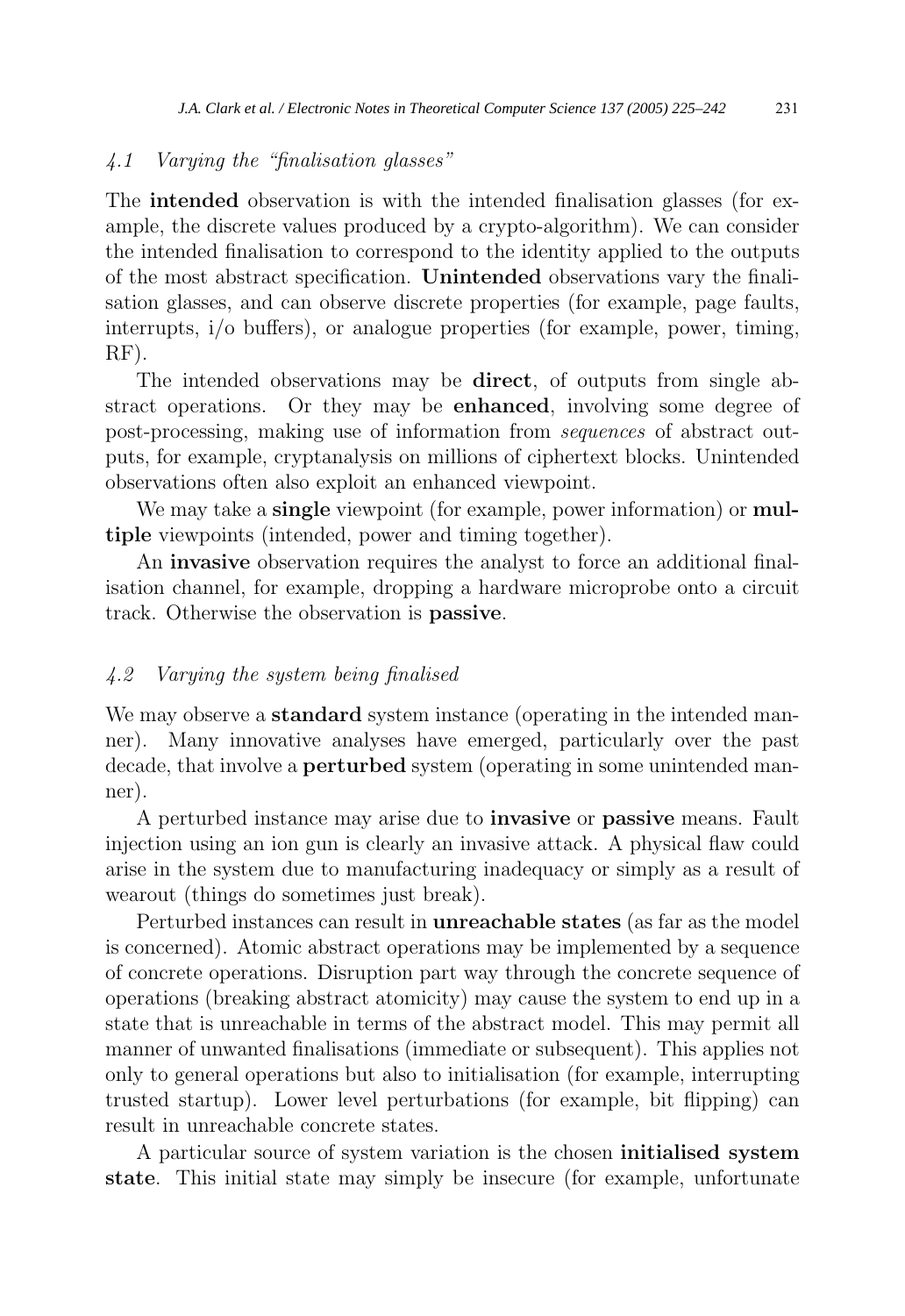default passwords or permissions).

We may choose to observe the operation of a **single** instance of a system (for example, a single smart card) or **multiple** instances. The single instance is the usual user view; an analyst may well prefer the multiple instance system, allowing differentiated analyses. Instances of standard and perturbed systems may be analysed together.

Multiple instances may be **homogeneous** or **heterogeneous**. Collections of systems may play both roles at the same time (instances may be homogeneous from the intended viewpoint, but heterogeneous from an unintended viewpoint). Heterogeneity may be engineered deliberately (for example, maliciously by fault injection, or for commercial reasons such as running on different hardware platforms), or occur naturally (for example, because no two processors of the same type are precisely the "same").

#### *4.3 Varying the environment*

Many systems have specified environmental ranges for operation. For example, smart cards have power supply specifications and operating temperature ranges. Each attribute may be **standard** (within specification) or **perturbed** (out of specification). Environmental variation provides opportunities for altering the finalisation; for example, digital circuitry operates differently at different temperatures. Since we are generally dealing with ranges, there are also possibilities for variation even *within* specification.

We may choose to vary a **single** attribute, or **multiple** attributes, of the environment.

Variation may be **passive** (for example, the climate is extremely cold), or **invasive** (for example, a power supply deliberately modulated in an unhelpful way, or the system deliberately heated).

We can be flexible in our interpretation of the environment. The above examples are expressed in terms of concrete environments. For an *abstract* model, the environment could encompass elements such as assumptions about operations of use, for example, that a system is subjected only to limited demands, or that the users understand the system sufficiently well not to breach security inadvertently.

#### *4.4 Varying the refinement*

Ideally, refinements are carried out formally and correctly. But there is always the possibility of **erroneous refinement** (for example, stack overflows).

It is not always feasible to perform a pure refinement: modelling assumptions have to be made at the abstract level that do not hold at a more concrete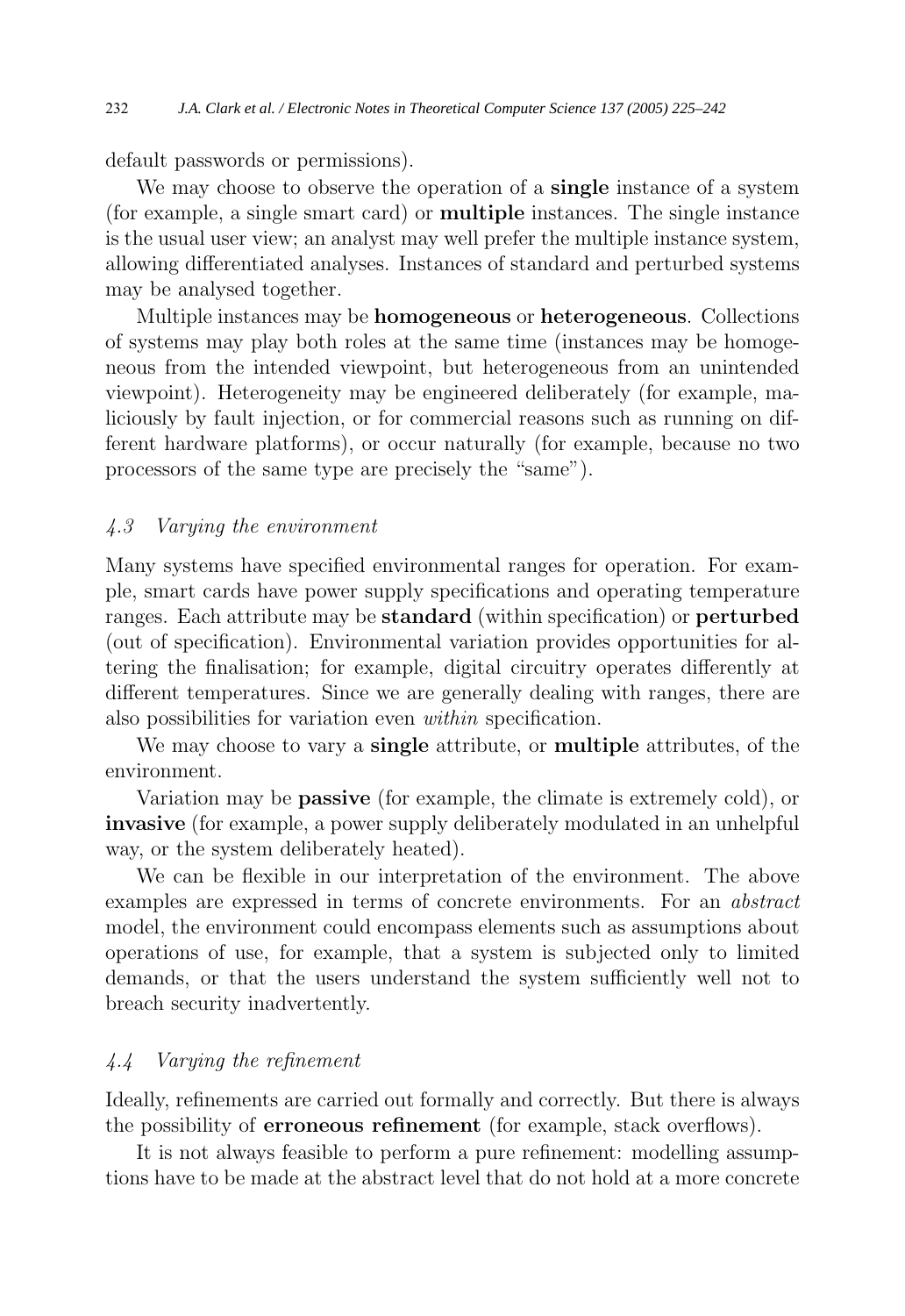level, or in the implementation (for example, that voltage levels are precisely binary). One formal technique attempting to handle deviations from pure refinement is **retrenchment** [\[2\]](#page-16-0). An interesting open problem is how much can properties of interest be preserved under such circumstances.

#### *4.5 Varying which system is finalised: higher order finalisations*

Typically, the system being observed is the system being analysed. It is also possible to make higher order observations. For example, the analysis techniques themselves have standard and non-standard properties. One common analysis technique is meta-heuristic guided search (genetic algorithms, simulated annealing, etc) to find a potential solution. A guided search has a final result, but also has a *trajectory* (the path followed to reach that result).

Viewing the search process merely as *atomic* throws away huge amounts of information. Observing the search in action [\[7\]](#page-16-0) can reveal far more. For example, a search by simulated annealing may move around a key space by considering moves one bit flip away from the current one. As the process "cools", some key bits become stuck at particular values. The relative times when particular bits become stuck can give a great deal of information about the underlying secret solution sought. Even if search-based analyses "fail" (do not find the solution), repeated runs may provide results whose *distribution* may allow the actual solution to be derived.

Analysis analogies can be found for other approaches too. For example, perturbing the mathematics in some way ([\[7\]](#page-16-0) uses the term *problem warping*) and observing the results of searches can also give rise to new analyses. Thus, a higher order analogue of fault injection may apply. Due to the way metaheuristic search proceeds, non-standard or highly perturbed cost functions typically produced better overall results [\[7\]](#page-16-0).

Some, possibly many, of the unwanted finalisations identified earlier may have analogues when applied to the analysis processes. For example, what is the equivalent of "power analysis" finalisations for analysis processes? The systematic application of our finalisation taxonomy to analysis/search approaches may generate new analyses. This is currently under investigation.

## **5 Illustrating the taxonomy**

In summary, the main points of our taxonomy cover the finalisation, the system, or its environment being viewed as an individual or a collection, using either a standard (intended), or a non-standard (unintended) view, the latter of which may be brought about passively or actively. We now give examples to illustrate our taxonomy. For presentation purposes we choose variation in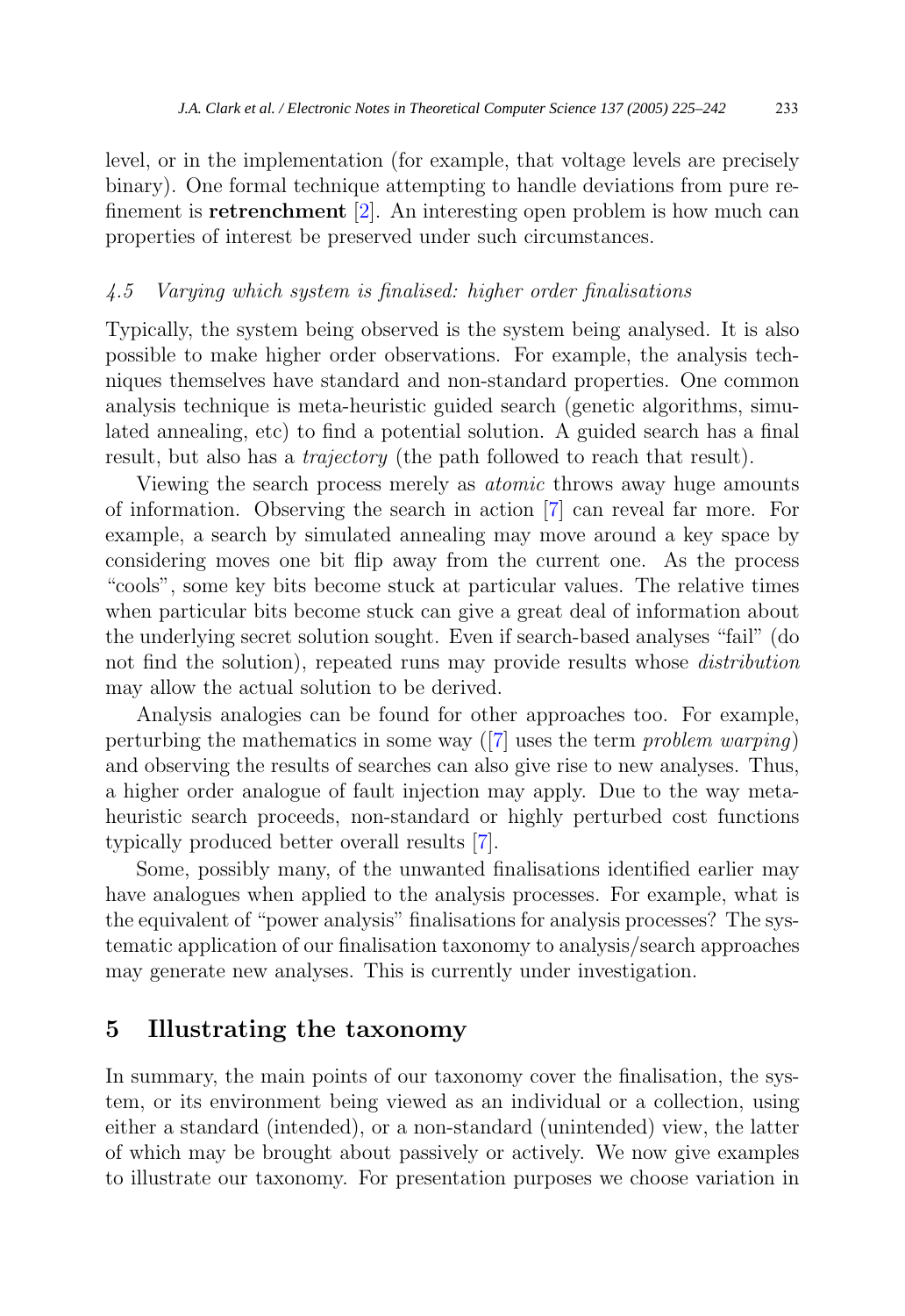the finalisation glasses, and number of systems under observation, as the main classifications, and annotate the specific examples with other aspects, where they are of a "non-standard" variety.

It is interesting to note that there are few such annotations, and even fewer multiple annotations. Published analyses tend to exploit only a single viewpoint, for example, unintended finalisations involving power *or* timing. There appears to be little in the way of multiple viewpoint analyses, where timing and power information, say, are used together. Given the considerable success of the single aspect analyses, availing oneself of multiple sources and exploiting correlations between them would seem a promising avenue to explore (if one is an attacker).

#### *5.1 Intended Finalisation, single system*

This is the most common and obvious viewpoint. One simply observes the normal abstractly defined operation of a single system instance. No clever tricks or sophisticated equipment are needed here. It is therefore crucial that the intended finalisation is secure.

**Enhanced**: Security-breaching finalisations may occur due to resource exhaustion. Suppose a directory can contain up to 1024 files. Some files may be highly classified, and so invisible to a lowly classified user. But the existence of n highly classified files limits the number of unclassified files that can be created to  $1024-n$ . Any attempt to create more fails with "directory" full". Deleting a highly classified file then allows a lowly classified file to be created. We have therefore the basis of a covert channel when observed over sequences of operations. Similar considerations apply to memory exhaustion, and file-locks.

**Erroneous refinement**. For systems such as cryptosystems a great deal of effort goes into ensuring that particular known (to the designers at least) finalisations are intractable. There remains the possibility of a "trapdoor" or flaw in the algorithm: the given specification does not capture the intent. A hashing algorithm may simply be flawed, allowing an easy break.

**Enhanced, erroneous refinement**: Although particular analyses may require trillions or more data points, it may be that knowledge of the ciphertexts corresponding to, say, one hundred very specific chosen plaintexts suffices to leak a particular key bit.

**Perturbed system**: [\[6\]](#page-16-0) describes how fault injection on a crypto system (causing some internal state bit to flip) could be used to break RSA and other algorithms.

**Perturbed user**: Even when a system works as specified and is considered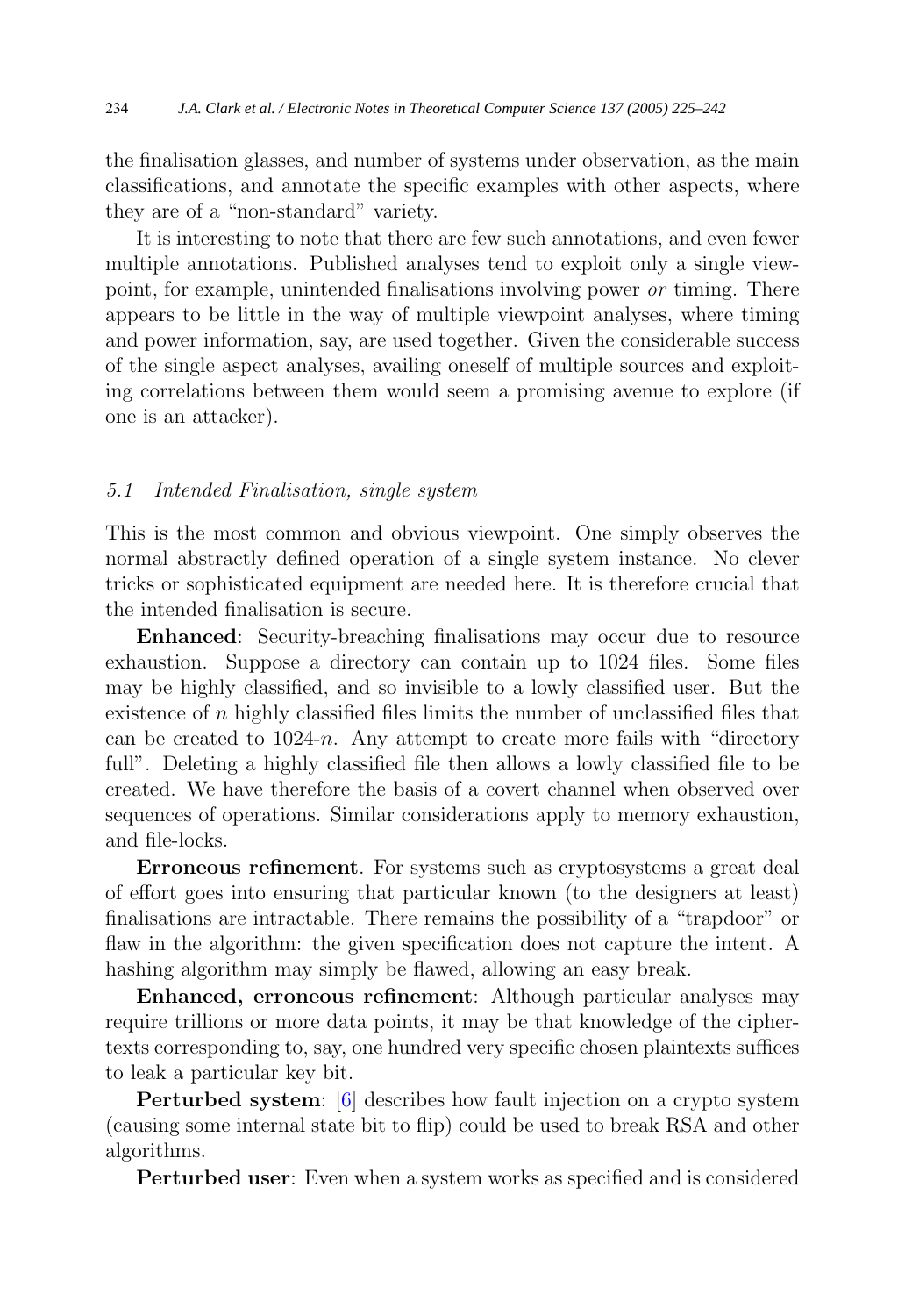secure, lack of security understanding by the user may cause problems. There have been many examples of *social engineering* ("cognitive hacking") attacks, where the user is persuaded to carry out actions favourable to the attacker.

#### *5.2 Intended finalisation, multiple systems*

A cryptographic key's use may be limited on any specific smart card, but access to 10000 smart cards all with the same key may significantly affect cryptanalysis. Also, access to 10000 processors may radically affect the probability of a successful analysis, for example, the various distributed searches for prime factors for the RSA challenges.

Traffic analysis most naturally consists of observation of multiple systems. Even if the content of messages over a network is encrypted, analysis of network source and destination fields leaks information. (One could instead view this as a single networked system with multiple probes, distributed around the system.)

#### *5.3 Unintended finalisation, single system*

Many specifications assume that operations are *atomic*. In practice, different atomic operations may take varying amounts of time to compute. The most high profile exploitation of this has been Kocher's timing attack [\[15\]](#page-16-0) on exponentiation; the analysis exploits the fact that the time taken to carry out exponentiation is data dependent (and the detailed form of that dependence does not need to be known).

There may be timing attacks on the finalisation operation itself. How long does it take to compute a finalisation that is more complicated than the identity? A directory listing operation invoked by an UNCLASSIFIED process might need to filter out the names of more highly classified files. Although the listing may output only unclassified files, the time taken to complete may depend on the presence of more highly classified files.

Analysis can measure power fluctuations during computation (between output events)  $[16]$ , which might be correlated with something internally secret.

Consider the TENEX password attack (see, for example, [\[9\]](#page-16-0)). The password is checked byte by byte, and the check aborts if an incorrect byte is found. If the password is located in memory that crosses a page boundary, a page fault is generated only if all initial bytes on the first page are correct. If such configurations can be engineered then an unintended finalisation that observes the paged faults is possible. Similar analyses may also apply to timing considerations if protocol message fields are validated incrementally.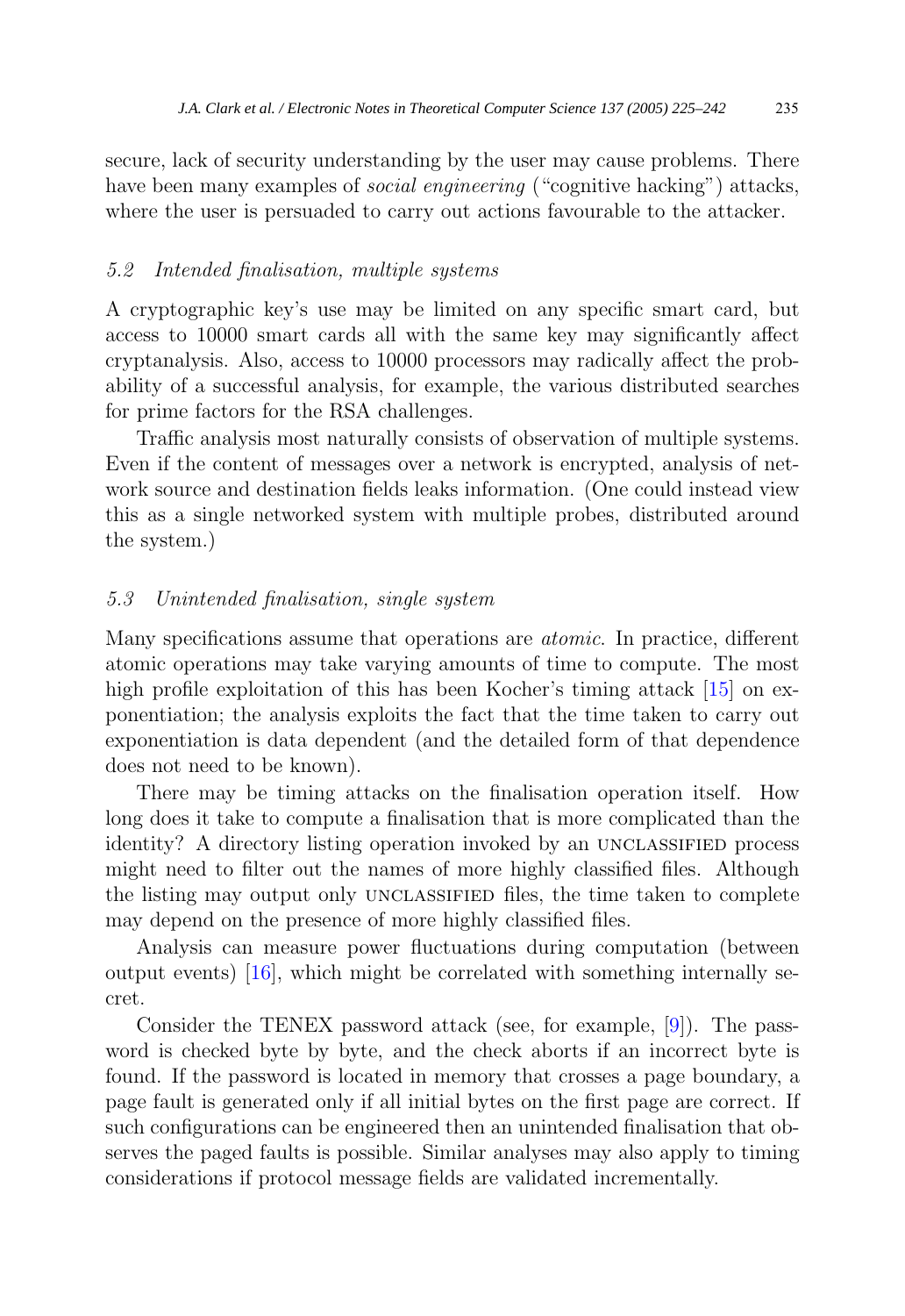Some safe locks require discs to be rotated to specific positions in a particular order to release the door. The modelling assumption is that the only observation is success or failure in opening the safe door. Film-goers, or bank robbers, reading this will realise that a safecracker using a stethoscope to listen to the tumblers when the discs are rotated is performing an unintended finalisation.

It is common to assume that analysts have ideal conditions for performing their finalisations, but we must be very careful in defining "ideal". A user may normally be unable to monitor the timing performance of a process in action at sufficient granularity to breach security. If other users access the system, however, this slows down the actual rate of execution, and could make timing analysis tractable. Such cooperative analyses may be unwitting. What might be viewed as "denial of service" here becomes "provision of attack capability"! [\[1\]](#page-16-0) provides an account of a crypto attack in which execution is monitored one step at a time (with resets in between), to enable electron microscopes of limited sophistication to be used.

**Perturbed environment**: In the early 1980s it was found that the contents of static RAM could persist for up to minutes after power is removed if the temperature were reduced to below −20˚C [\[1\]](#page-16-0). **Perturbed system**: There are accounts of RAM contents maintained at a specific value being burned in: when the RAM is powered up about 90% of relevant bits assume their previous values. A variation on this remanence theme should be familiar to many whose experience includes VT100 terminals: the login prompt burnt onto the screen.

**Perturbed environment**: the power consumption profile of a cryptosystem may leak more information if the system is cooled, since thermal noise is reduced. **Perturbed system**: temperature variation may be used to cause the basic circuitry to malfunction (for example, by overheating), or to alter its timing properties (for example, temperature induces time-dependencies in FPGA circuitry [\[26\]](#page-17-0)). Interference with the power supply, or with a supplied clock frequency, may cause system malfunction (for example, the so-called *glitch attacks*).

**Retrenchment**: Hardware implementations typically use analogue approximations to logical concepts. Consider the operation of hard disk storage. We view data logically as binary  $0/1$  values; values are physically stored by affecting the magnetic properties of locations on a disc. Under detailed scrutiny minor variations in disc head positioning may leave visible traces of previous recorded data despite that data being "overwritten". Binary values are implemented by analogue *ranges*, for example, binary 1 may be represented by a voltage range of 4.5–5.5V. In communications, a message may logically com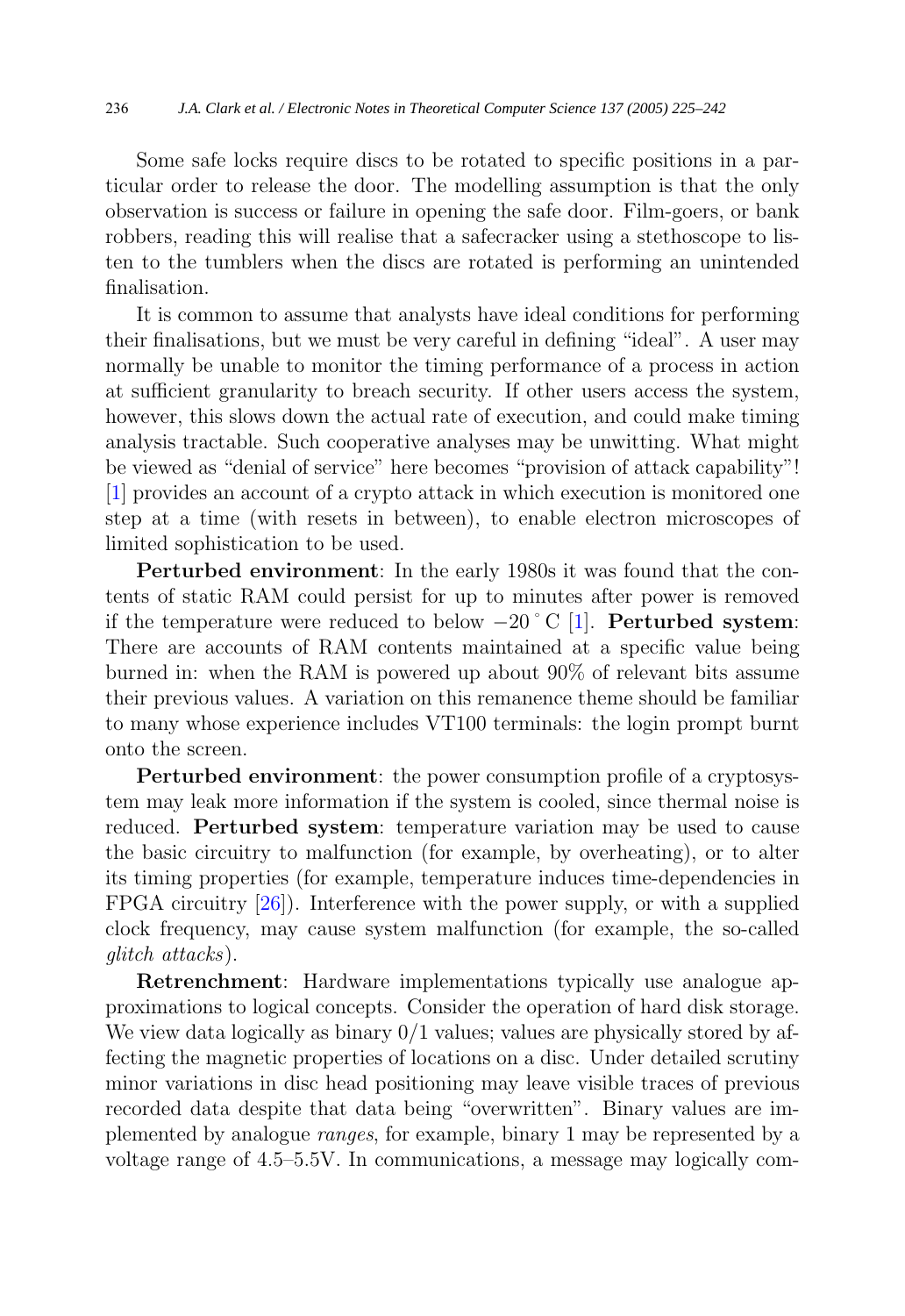prise a stream of 0s and 1s, where the logical abstraction is a step-function, but the analogue implementation is not. In principle, the analogue waveform may encode infinite information ignored by the system's internal interpretational mechanisms. Variation in the rise and holding times can be analysed.

**Invasive observations**: the ability to drop a single microprobe often suffices to break a cryptosystem (for example, knowledge of a single bitplane suffices to break algorithms such as RSA [\[10\]](#page-16-0)). Electron microscopes have been used to read voltages on smart card chip surfaces. Thermal imaging is used to evaluate the reliability of ASICs, as hot spots are likely to fail first; can such differences be correlated with logical dynamics (for example, frequency of flipping)? What are the possibilities for detecting minor magnetic field differences?

#### *5.4 Unintended finalisation, multiple systems*

No two processors are identical in all their performance characteristics (even if they are of the same type). Obvious sources of variation are: clock speed; onchip cache capacity; timing; pipelining; power consumption. Measurements of an algorithm running on different architectures, or on different physical instantiations of the same architecture, could be correlated to provide extra information (a "differential processor attack").

For messages over a network the intended finalisation is the content, but messages also have length, and appear on the LAN at a particular times or intervals. Variation in these can leak information too.

# **6 Preventing Unwanted Finalisations**

#### *6.1 Make it impossible, or infeasible, or meaningless, to observe*

The most obvious and direct approach is to enforce the use of the intended finalisation glasses. These may, for example, form a layer between electrical signals and what the analyst can observe. Invasive attacks may be prevented, or made more difficult, by a variety of means. For example, smart cards may have resin coatings applied, and be encircled with tamper-detection coils.

Overwhelming the resources of an analyst provides another means of effecting security. For example, user  $A$  may communicate with  $B$  by very rapidly sending trillions of bits of potential key material having secretly agreed previously which time slot contains the actual key to be used. An attacker without this knowledge could observe all the data but would not be able to store it all for future reference.

The system may ensure that any finalisation an analyst can do does not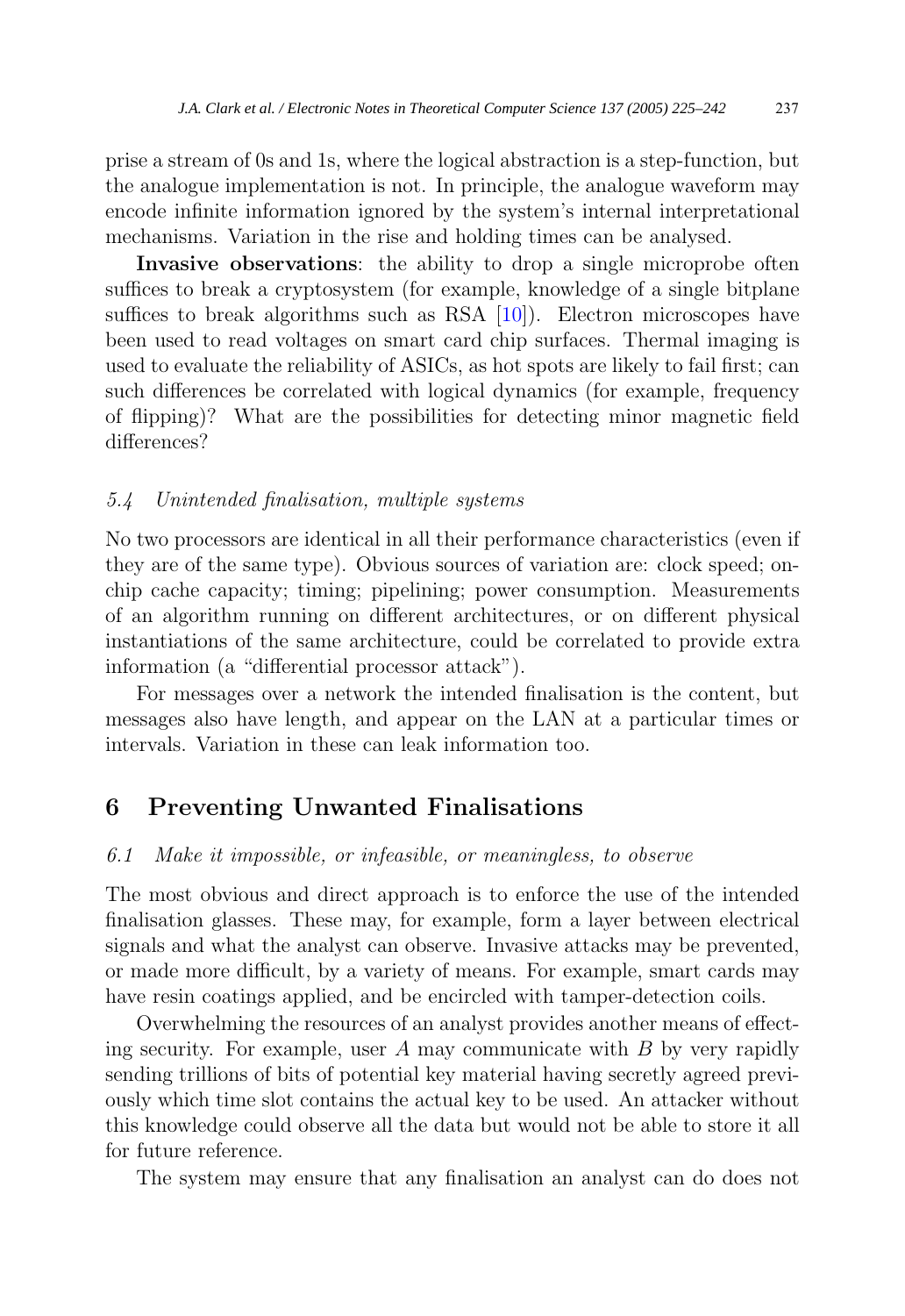leak any unwanted finalisation. So any (practical) alternative finalisations are not "unwanted". In the sequence/set example, the system might deliberately randomise the order of the sequence, or impose a particular order, so that an analyst cannot "see" any other underlying order. (One would then have to consider the effect this might have on timing finalisations.)

#### *6.2 Intractable finalisations*

In some cases, the information needed to do that intended finalisation is secret. The output is encrypted, and the "finalisation glasses" require the use of a secret key to work. The identity finalisation appears to be "noise", and only some privileged people have the ability to do the intended finalisation.

The prevention is trying to stop the analyst "putting on" the glasses. The analyses try to get enough information to be able to put on the glasses.

#### *6.3 Managing attacks*

If an attack is detected, evasive action might be needed. A soft way to do this is to "slug" the system: simply slow down the covert channel (for example, by reducing processor time allocated to the suspicious process). This may allow you to "play for time" whilst managerial action is taken. Another example is deliberate slugging of network requests to the system to prevent resource exhaustion.

For systems where management is not available (for example, smart cards held by the population at large), destructive action may be needed. For example, on detection of tampering, shared key material is destroyed, say by overwriting memory. In some military systems explosives may be used to render useful finalisations impossible. Explosive *partial* destruction may on the other hand form an attack technique, for example, by rapid destruction of the supporting mechanisms used to overwrite memory. (When will we see the first high velocity 'micro-bullet' attack on a smart card?)

# **7 Unusual finalisations**

We have, perhaps, given the impression that covert channels are "a bad thing". This really depends on who you are. In some cases more powerful finalisation can be a *source of security* as well as a source of insecurity.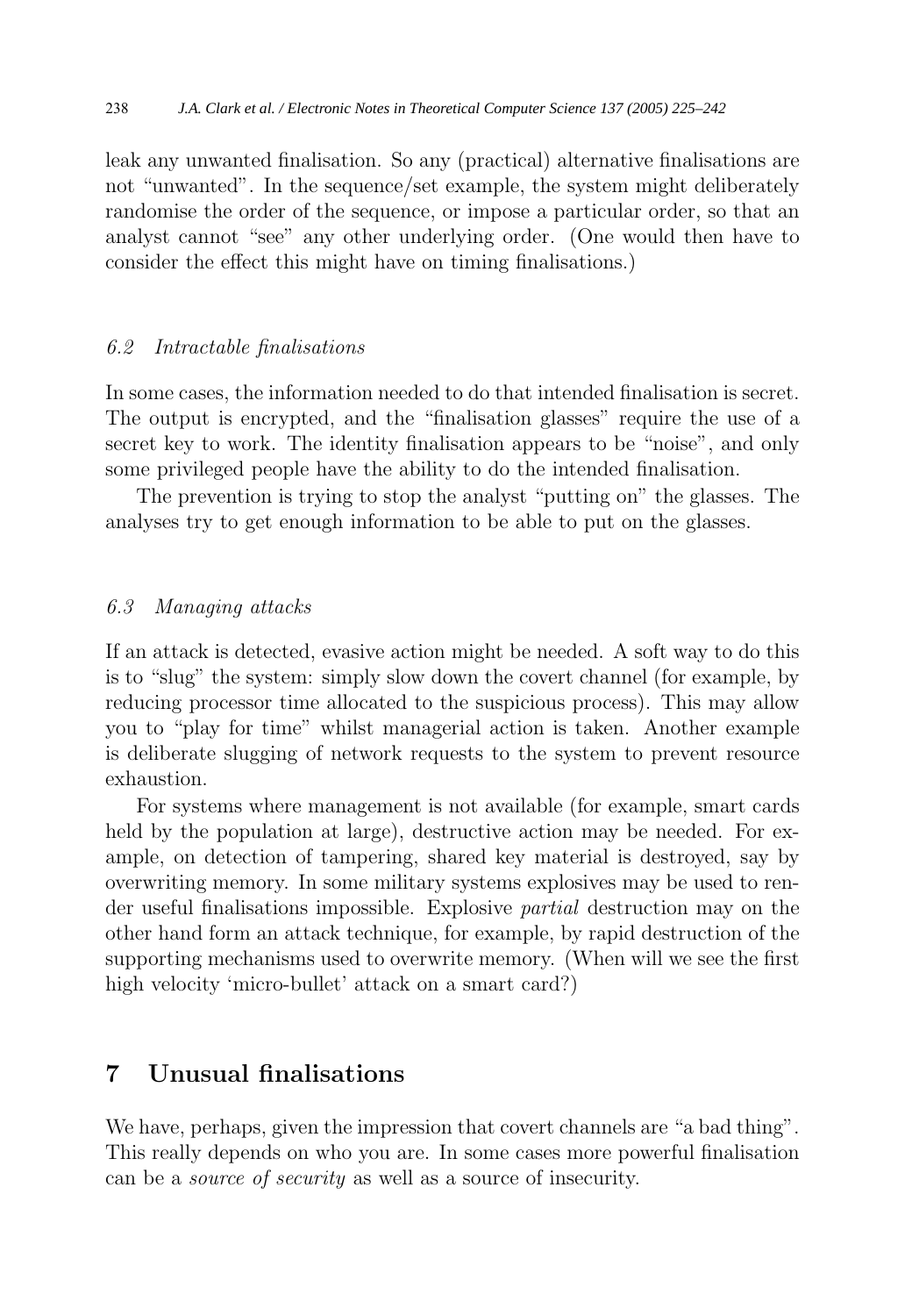#### *7.1 Different finalisations, different refinements*

A specification may include several different intended finalisations, to define what is to be observed by different classes of user, or in different circumstances. Multiple refinements, capturing the multiple finalisations, are then possible. For example, a system might be provided with two intended finalisations: an ordinary user finalisation, and a special administrator finalisation that can observe more of the system, such as other users' data, and audit trails. In general, there may be privilege-dependent finalisations: for example, different security clearance providing a filter (the more clearance you have, the less dark are your finalisation glasses).

An atomic abstract operation might be implemented in a multiple step concrete operation. Breaking atomicity by finalising part way through the sequence of concrete operations could yield a useful partial result (accurate, but not yet as precise as that specified) that could be valuably observed (for example, the partial loading of certain image files by Web browsers).

#### *7.2 Finalising the user*

Consider hand signatures. It is relatively easy to forge a facsimile (the intended visual finalisation) but very difficult to forge the signature dynamics (speed, acceleration, pressure). So observing the dynamics can give a more secure signature authentication system.

Similarly, keyboard dynamics can be used as source of continuous authentication (a modern day equivalent of recognising Morse code operators from their signalling styles). A user's typing patterns could be observed and used as the basis of *continuous authentication*. The user does not consciously "supply" this information when at the terminal, and should not be able to successfully spoof another user. Or alternatively, this observation might be used as a kind of "audio Tempest" attack. It can be an interesting exercise to (occasionally) ask people who enter one's office to close their eyes and try to guess what keys are being pressed on one's computer keyboard. Everyone is able to recognise a spacebar: how would more sophisticated acoustic analyses perform?

Written text has been analysed to verify claims of authorship. The usual finalisation is semantic content, but more detailed linguistic processing (an enhanced finalisation) can be applied.

In a sense, we may view the above as unintended finalisations of *the user*. We must consider what the security policy of the system is to decide whether this is a good thing or not. If anonymity is a security requirement, then such authentication channels would be viewed in a poor light. There is also an issue as to differences between *stated* policy and *actual* policy. The general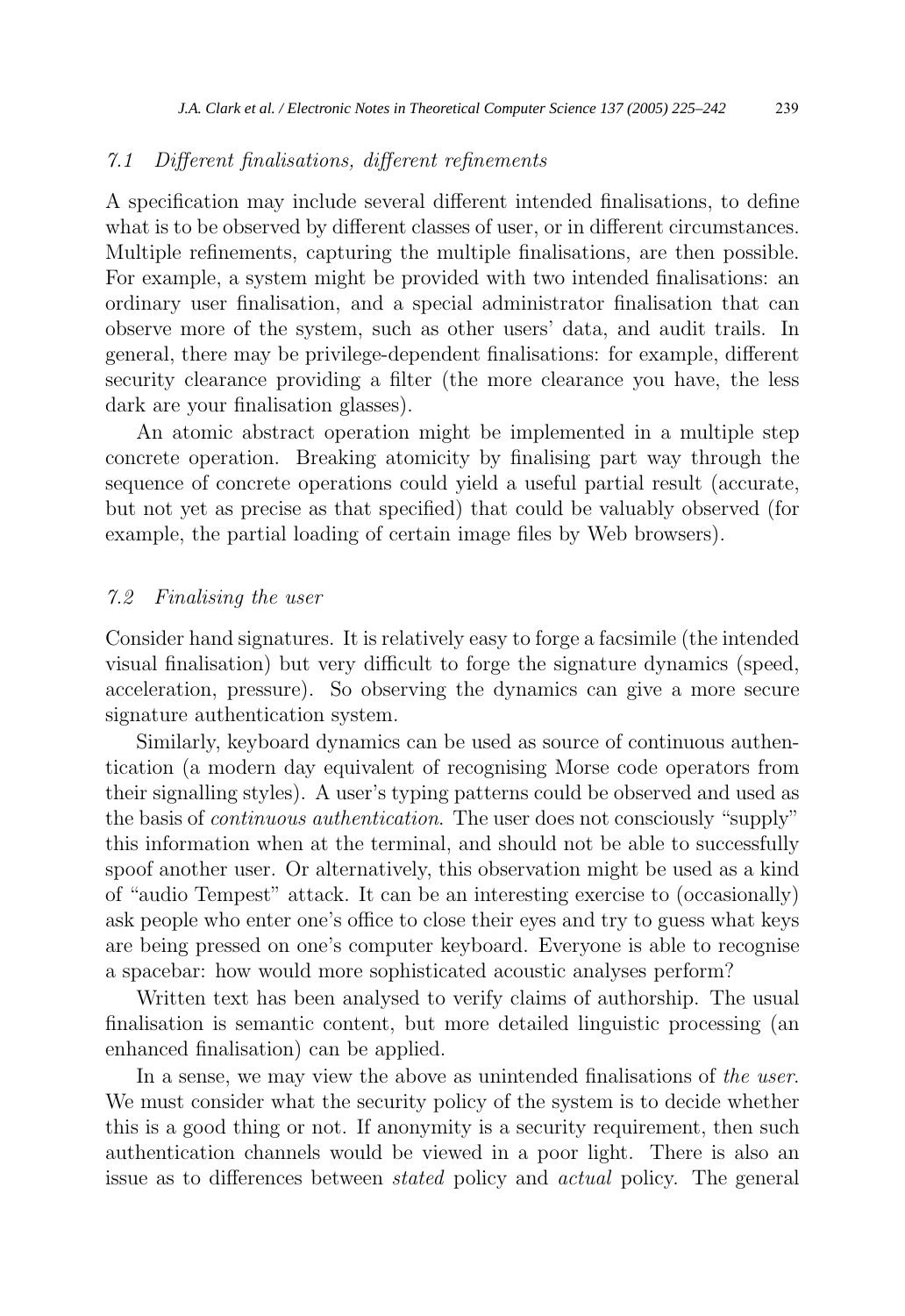user may simply be unaware that they are being finalised in an unintended (by them) way.

#### *7.3 Destructive quantum finalisation*

Quantum computing achieves great potential power by simultaneously acting on superpositions of states. Here finalisation is an act of measurement, causing projection onto one of a number of subspaces (the state space is often said to "collapse"). The particular projection witnessed is probabilistic. Quantum computer scientists do not normally talk in terms of finalisation; [\[21\]](#page-17-0)'s provision of finalisation as part of their quantum guarded command language forms a welcome bridge to classical formal methods.

The *destructiveness of quantum finalisation* is at the heart of security of quantum-related systems. It forms, for example, the basis for detection of eavesdropping in quantum key distribution protocols [\[18\]](#page-16-0).

# **8 Conclusions**

We have shown how finalisation can be viewed as a crucial formal framework for explaining many security-related aspects of systems. We have examined the power of various finalisations, enabling factors and countermeasures. Above all we have shown that finalisation is a *practical* as well as a *formal* issue. When we do formal specification and refinement we are working on formal models of an envisaged system. Each model comes complete with a set of assumptions. These may be particular to the application concerned or else derive from the semantics of the representations used. If the assumptions do not hold (or can be made not to hold) in an implementation then we have the basis of an attack. Our taxonomy and many of the attacks outlined (for example, multiple systems) indicate that a useful criterion for formal analysis may be to model the system not as the user is expected to access it, but as an attacker may view it.

We have summarised a variety of ways in which abstract assumptions can be broken, and provided a taxonomy that may be used to categorise attacks. It is well known that vulnerabilities come from "incomplete" modelling. Our taxonomy should provide a mechanism for reasoning about which aspects of a model may be incomplete.

As Jackson [\[13\]](#page-16-0) points out, the world is unbounded. There is a richer set of experiences to be had in the implementation (physical) world. The quest for attackers is to sample that richness, in order to avail themselves of correlations and relationships with data of interest.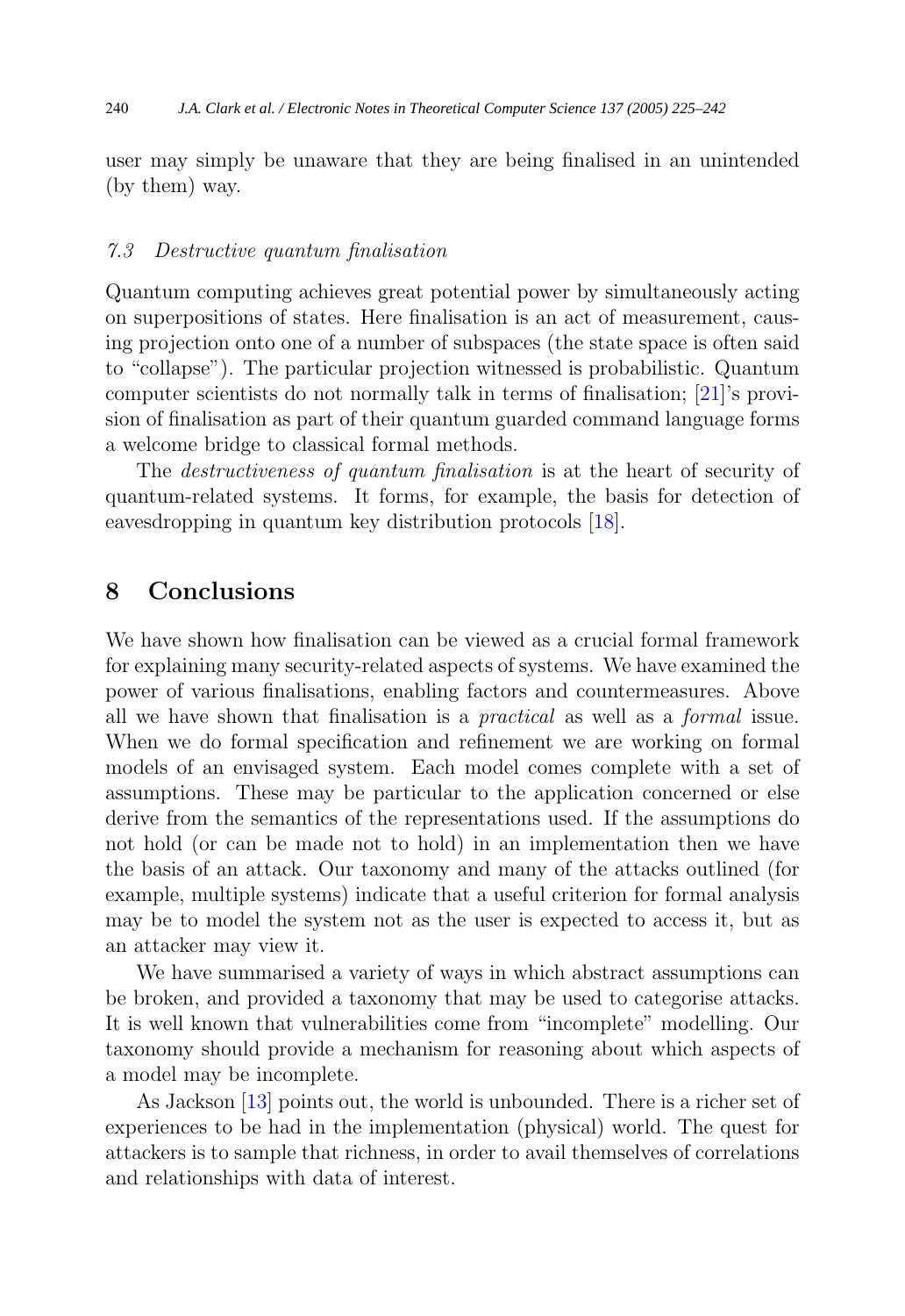<span id="page-16-0"></span>As technology gets ever more sophisticated, opportunities for analysis increase. Other computing paradigms affect finalisations. DNA computing algorithms to break DES have been suggested [5]. Quantum computing increases what is tractable, for example, Shor's polynomial time Quantum Discrete Fourier Transform [\[23\]](#page-17-0) renders factorisation tractable, on a quantum computer. We cannot know where future technology-dependent finalisations will take us.

## **References**

- [1] Anderson, R., "Security Engineering: A Guide to Building Dependable Distributed Systems," Wiley, 2001.
- [2] Banach, R. and M. Poppleton, Retrenchment: An engineering variation on refinement, in: B'98: 2nd International B Conference, Montpellier, France, LNCS 1393 (1998).
- [3] Barden, R., S. Stepney and D. Cooper, "Z in Practice," BCS Practitioners Series, Prentice Hall, 1994.
- [4] Baum, L. F., "The Wonderful Wizard of Oz," George M. Hill, 1900.
- [5] Boneh, D., R. DeMillo and R. J. Lipton, Breaking DES using a molecular computer, in: Proceedings of DIMACS workshop on DNA computing (1995).
- [6] Boneh, D., R. Lipton and C. Dunworth, On the importance of checking computations (1996). URL <http://www.demillo.com/PDF/smart.pdf>
- [7] Clark, J. A. and J. L. Jacob, Fault injection and a timing channel on an analysis technique, in: Eurocrypt 2002, 2002.
- [8] Derrick, J. and E. Boiten, Unifying concurrent and relational refinement, in: REFINE'2002. ENTCS **70(3)** (2002).
- [9] Gollman, D., "Computer Security," Wiley, 1998.
- [10] Handschuh, H., P. Pailer and J. Stren, Probing attacks on tamper resistant devices, in: Cryptographic Hardware and Embedded Systems, CHES 99, LNCS **1717** (1999), pp. 303–315.
- [11] He Jifeng, C. Hoare and J. W. Sanders, *Data refinement refined (resumé)*, in:  $ESOP'86$ , LNCS **213** (1986), pp. 187–196.
- [12] Hoare, C. A. R., "Communicating Sequential Processes," Prentice Hall, 1985.
- [13] Jackson, M., "Software Requirements and Specifications," Addison-Wesley, 1995.
- [14] Jacob, J. L., Basic theorems about security, Journal of Computer Security **1** (1992), pp. 385– 411.
- [15] Kocher, P., Timing attacks on implementations of Diffie Hellman, RSA, DSS and other systems, in: Advances in Cryptology – Crypto 96 Proceedings, LNCS **1109** (1996).
- [16] Kocher, P., J. Jaffe and B. Jun, Introduction to differential power analysis and related attacks (1998). URL <www.cryptography.com/resources/whitepapers/DPATechInfo.pdf>
- [17] Morgan, C., A. McIver, K. Seidel and J. W. Sanders, Refinement-oriented probability for CSP, Formal Aspects of Computing **8** (1996), pp. 617–647.
- [18] Nielsen, M. A. and I. L. Chuang, "Quantum Computation and Quantum Information," Cambridge University Press, 2000.